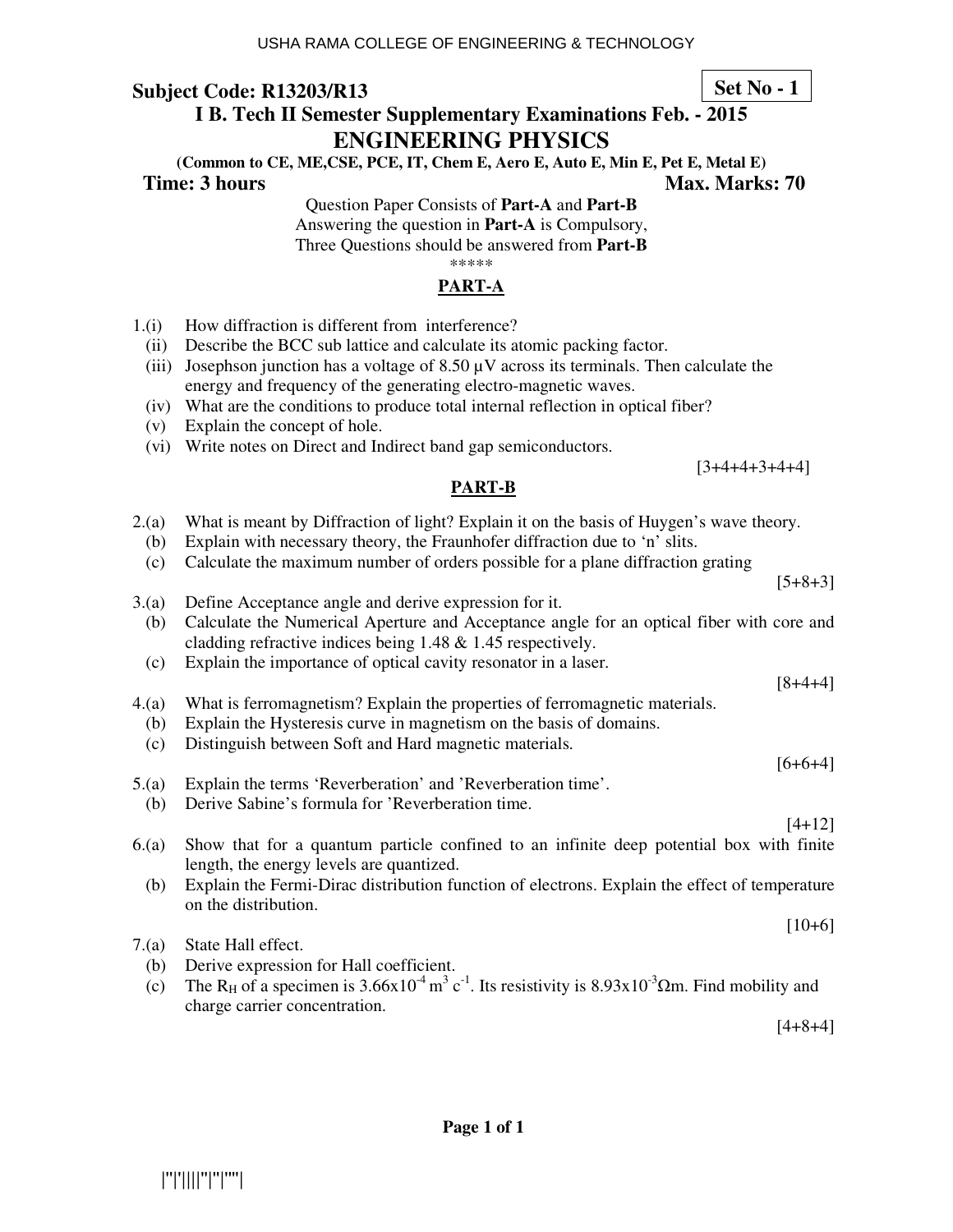# **I B. Tech II Semester Supplementary Examinations Feb. - 2015 ENGINEERING PHYSICS**

**(Common to CE, ME,CSE, PCE, IT, Chem E, Aero E, Auto E, Min E, Pet E, Metal E) Time: 3 hours Max. Marks: 70 Max. Marks: 70** 

Question Paper Consists of **Part-A** and **Part-B**

Answering the question in **Part-A** is Compulsory,

Three Questions should be answered from **Part-B**

\*\*\*\*\*

## **PART-A**

- 1.(i) How many orders will be visible, if the wavelength of light is 5000Å. Given that the number of lines per centimeter on the grating is 6655.
- (ii) Identify whether unit cells of SC, BCC and FCC lattices are primitive or not. Explain with reason.
- (iii) The radius of the superconducting ring is  $0.02$ m and its critical magnetic field is  $2 \times$  $10<sup>3</sup>Am<sup>-1</sup>$ at 5K. What is value of its critical current?
- (iv) Distinguish between Spontaneous and Stimulated emissions.
- (v) What are the necessary conditions of physically acceptable wave function?
- (vi) Write notes on Direct and Indirect band gap semiconductors.

## **PART-B**

- 2.(a) What are the necessary conditions to get clear and distinct interference fringes?
	- (b) Account for the circular shape of 'Newton's rings' in interference pattern. Obtain an expression for the diameter of the  $n<sup>th</sup>$  dark ring in the case of Newton's rings.
	- (c) In Newton's rings experiment, the diameter of the  $5<sup>th</sup>$  and  $25<sup>th</sup>$  rings is 0.3cm and 0.8cm respectively. If the radius of curvature of the plano-convex lense is 10cm, find the wavelength of the incident light.
- 3.(a) What are Miller Indices? How are they obtained?
	- (b) Derive expression for interplanar spacing between two adjacent planes of Miller indices (h,k,l) and lattice constant á'.
	- (c) Explain stimulated emission and why the radiation emitted in this process has more importance than spontaneous emission.
- 4.(a) Explain the origin of different kinds of polarization in dielectrics.
	- (b) Derive an expression for internal field in dielectrics.
- 5.(a) State and explain Stoke's theorem in its calculus form.
	- (b) Explain in detail the flux quantization in a Superconducting ring.
	- (c) Write notes on Rayleigh's Criterion.

|''|'||||''|''|''''|

- 6.(a) Derive an expression for the electrical conductivity of a material in terms of mobility of the electron using classical free electron theory.
	- (b) What are the draw backs of classical free electron theory?
	- (c)An electron is confined to a one dimensional potential box of length 2 Å. Calculate the energies corresponding to the second and fourth quantum states in eV.

[8+4+4]

[4+8+4]

- 7.(a) Distinguish between n-type and p-type semiconductors.
	- (b) Define Drift & Diffusion currents and derive Einstein's equation.
	- (c) Draw the diagram to show the variation of the Fermi level with temperature and impurity concentration in case of n-type semiconductor.

**Page 1 of 1** 



 $[6+4+6]$ 

 $[4+7+5]$ 

[6+10]



**Set No - 2**

[4+8+4]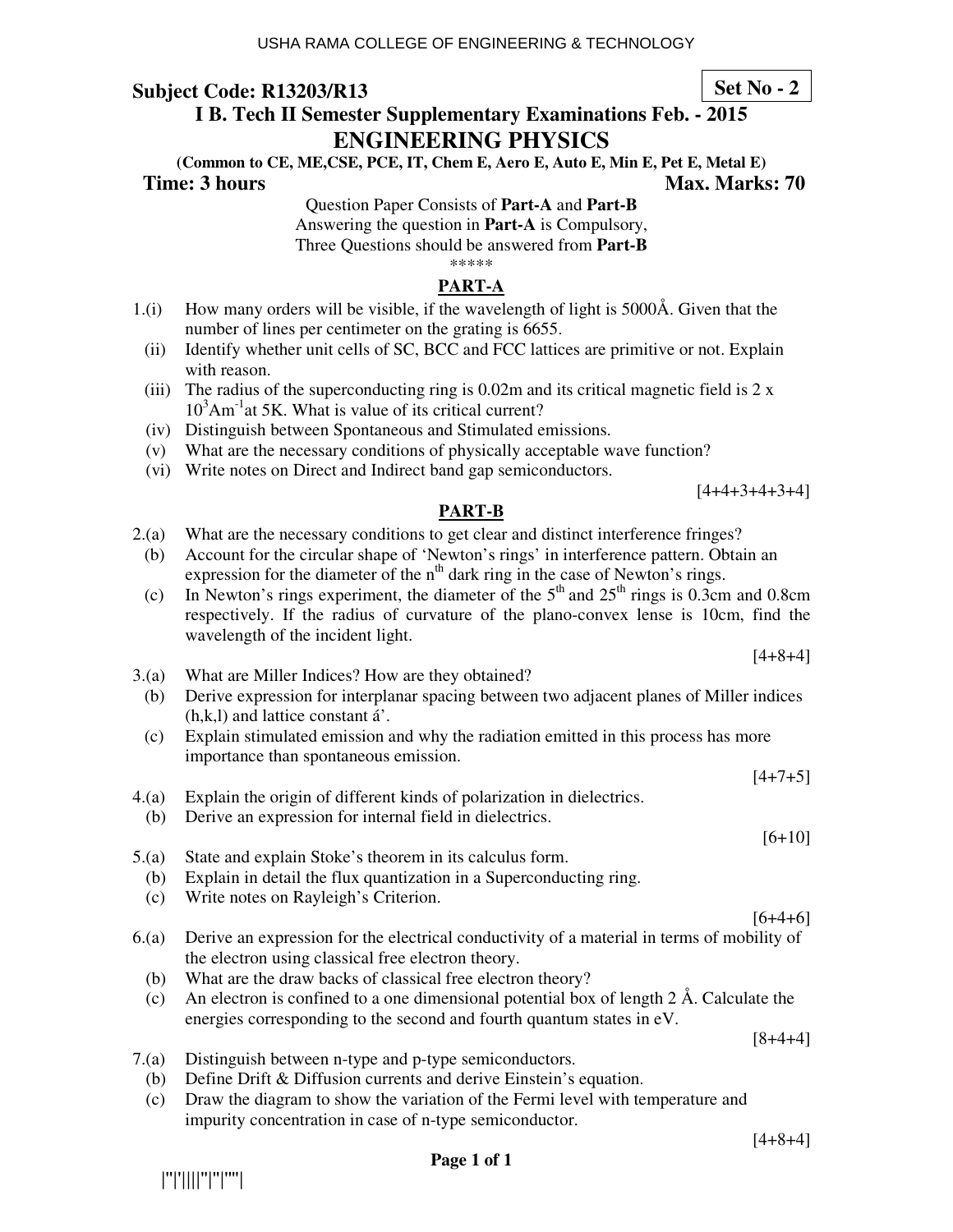# **I B. Tech II Semester Supplementary Examinations Feb. - 2015 ENGINEERING PHYSICS**

**(Common to CE, ME,CSE, PCE, IT, Chem E, Aero E, Auto E, Min E, Pet E, Metal E) Time: 3 hours Max. Marks: 70 Max. Marks: 70** 

Question Paper Consists of **Part-A** and **Part-B** Answering the question in **Part-A** is Compulsory, Three Questions should be answered from **Part-B**

\*\*\*\*\*

# **PART-A**

- 1.(i) What is the quarter wave plate? Derive the expression for its thickness.
	- (ii) Whether unit cells of SC, BCC and FCC lattices are primitive or not. Explain with reason.
	- (iii) Josephson junction has a voltage of  $8.50 \mu V$  across its terminals. Then calculate the energy and frequency of the generating electro-magnetic waves.
	- (iv) Distinguish between Spontaneous and Stimulated emissions.
	- (v) What are the necessary conditions of physically acceptable wave function?
	- (vi) Explain the effect of temperature and impurity on the Fermi level in p-type semiconductor.

## **PART-B**

- 2.(a) What is meant by Diffraction of light? Explain it on the basis of Huygen's wave theory.
	- (b) Explain with necessary theory, the Fraunhofer diffraction due to 'n' slits.
	- (c) Calculate the maximum number of orders possible for a plane diffraction grating
- 3.(a) What are Miller Indices? How are they obtained?
	- (b) Derive expression for interplanar spacing between two adjacent planes of Miller indices (h,k,l) and lattice constant á'.
	- (c) Draw the (001) and (120) planes of a cubic cell.
- 4.(a) What do you understand by dielectric constant? Define dielectric susceptibility. Derive the relation between dielectric constant and dielectric susceptibility.
	- (b) Explain electronic polarisability and show that electronic polarisability for a mono atomic gas increases as the size of the atom becomes larger.
- 5.(a) Explain the terms 'Reverberation' and 'Reverberation time'. (b) Derive Sabine's formula for 'Reverberation time.
- 6.(a) Show that for a quantum particle confined to an infinite deep potential box with finite
	- length, the energy levels are quantized. (b) Explain the Fermi-Dirac distribution function of electrons. Explain the effect of temperature on the distribution.
- 7.(a) State and explain Hall effect.
	- (b) Define Drift & Diffusion currents and derive Einstein's equation.
	- (c) In a Hall coefficient experiment, a current of 0.25A is sent through a metal strip having thickness 0.2mm and width 5mm. The Hall voltage is found to be 0.15mV when a magnetic field of 2000 gauss is used. What is the carrier concentration?

[4+8+4]

**Set No - 3**

[4+4+4+3+3+4]

[5+8+3]

 $[4+8+4]$ 

[6+10]

 $[4+12]$ 

 $[10+6]$